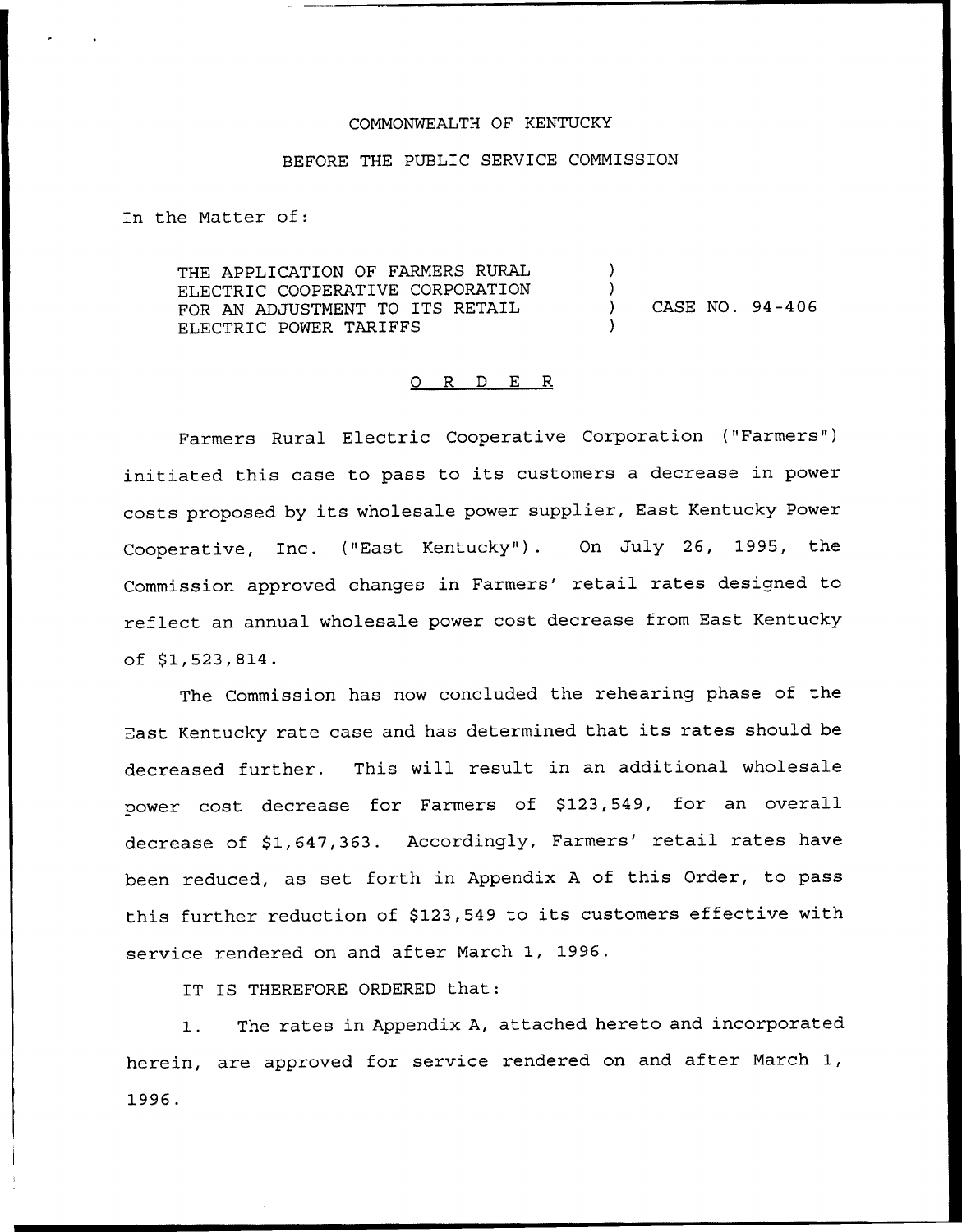2. Within <sup>20</sup> days of the date of this Order, Farmers shall file with the Commission revised tariff sheets setting out the rates approved herein.

Done at Frankfort, Kentucky this 2Sth day of February, 1996.

PUBLIC SERVICE COMMISSION

rman

ce Cháirman

Commissioner

ATTEST:

 $00<sub>o</sub>$ 

Executive Director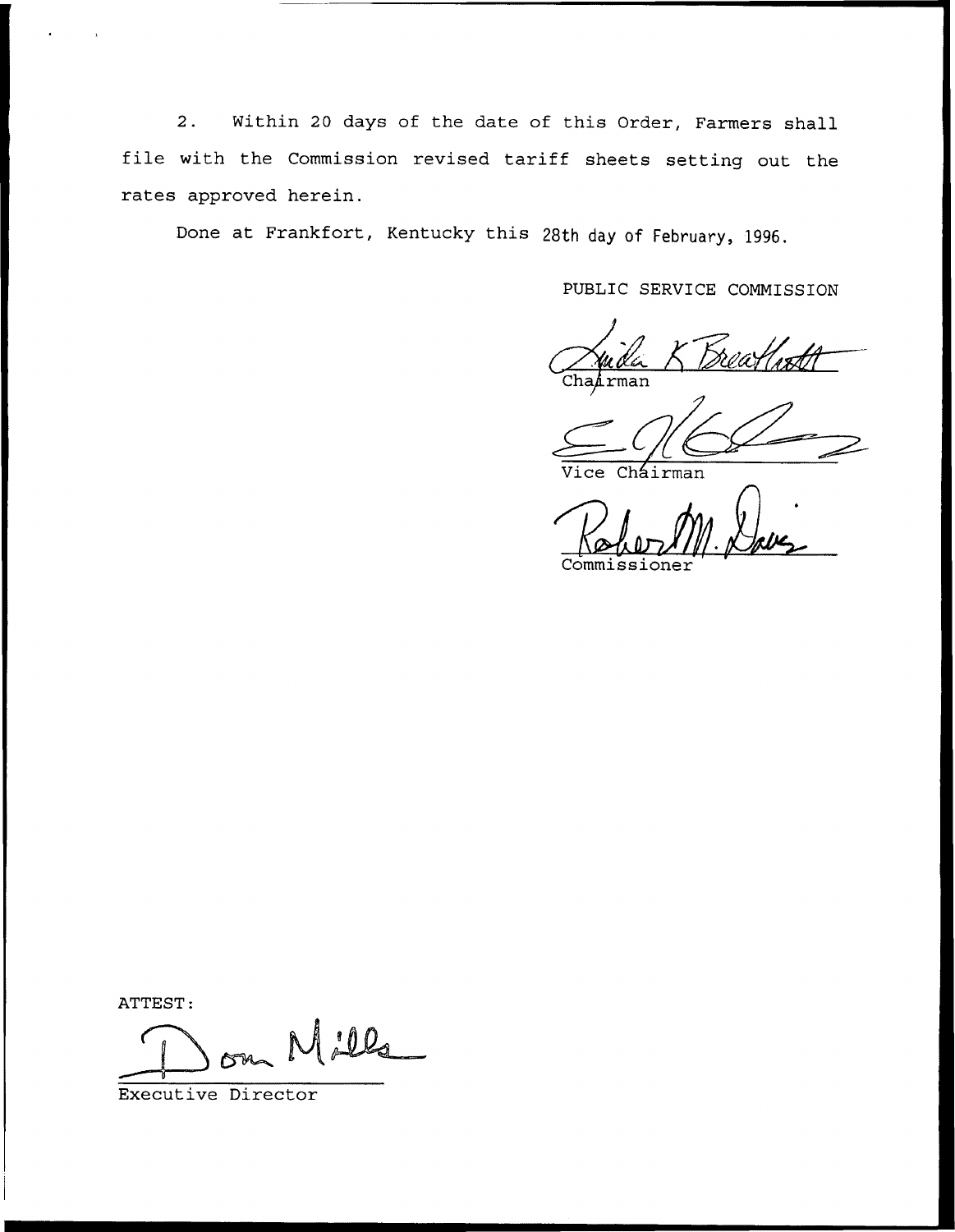#### APPENDIX A

APPENDIX TO AN ORDER OF THE KENTUCKY PUBLIC SERVICE COMMISSION IN CASE NO. 94-406 DATED FEBRUARY 28, 1996,

The following rates and charges are prescribed for the customers in the area served by Farmers Rural Electric Cooperative Corporation. All other rates and charges not specifically mentioned herein shall remain the same as those in effect under authority of this Commission prior to the effective date of this Order.

#### SCHEDULE R RESIDENTIAL SERVICE

#### Rate:

|  |  | First 50 KWH (Minimum Charge) | $$.13134$ Per KWH |  |
|--|--|-------------------------------|-------------------|--|
|  |  | All Remaining KWH             | .05325 Per KWH    |  |

## SCHEDULE C-1 COMMERCIAL AND INDUSTRIAL SERVICE (LESS THAN 50 KW)

## Rate:

First 50 KWH (Minimum Charge) All Remaining KWH \$ .13134 Per KWH .05642 Per KWH

### SCHEDULE C-2 COMMERCIAL AND INDUSTRIAL SERVICE {50 KW OR ABOVE)

#### Rate:

All KWH .04107 Per KWH

## SCHEDULE D LARGE COMMERCIAL/INDUSTRIAL SERVICE OPTIONAL TIME-OF-DAY RATE

Rate:

All KWH .04107 Per KWH